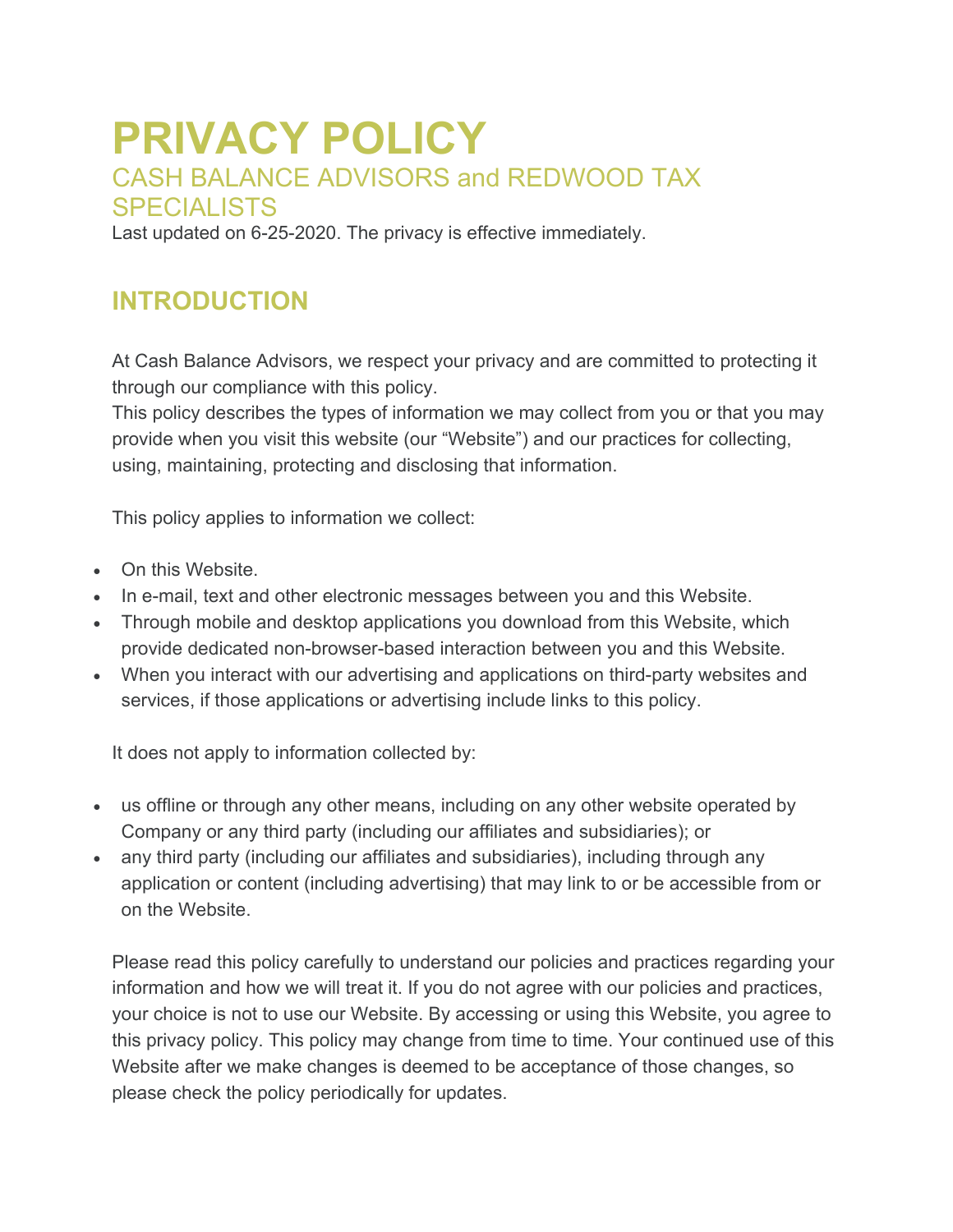Don't make any tax decisions until you talk to a CPA.

The numbers we use are estimates based on the time when the website was created.

# **CHILDREN UNDER THE AGE OF 13**

Our Website is not intended for children under 13 years of age. No one under age 13 may provide any personal information to or on the Website. We do not knowingly collect personal information from children under 13. If you are under 13, do not use or provide any information on this Website or on or through any of its features/register on the Website, make any purchases through the Website, use any of the interactive or public comment features of this Website or provide any information about yourself to us, including your name, address, telephone number, e-mail address or any screen name or user name you may use. If we learn we have collected or received personal information from a child under 13 without verification of parental consent, we will delete that information. If you believe we might have any information from or about a child under 13, please contact us via our contact us link.

## **INFORMATION WE COLLECT ABOUT YOU AND HOW WE COLLECT IT**

We collect several types of information from and about users of our Website, including information:

- by which you may be personally identified, such as name, postal address, e-mail address, telephone number or ANY OTHER INFORMATION THE WEBSITE COLLECTS THAT IS DEFINED AS PERSONAL OR PERSONALLY IDENTIFIABLE INFORMATION UNDER AN APPLICABLE LAW ("personal information");
- that is about you but individually does not identify you, and/or
- about your internet connection, the equipment you use to access our Website and usage details.

We collect this information:

• Directly from you when you provide it to us.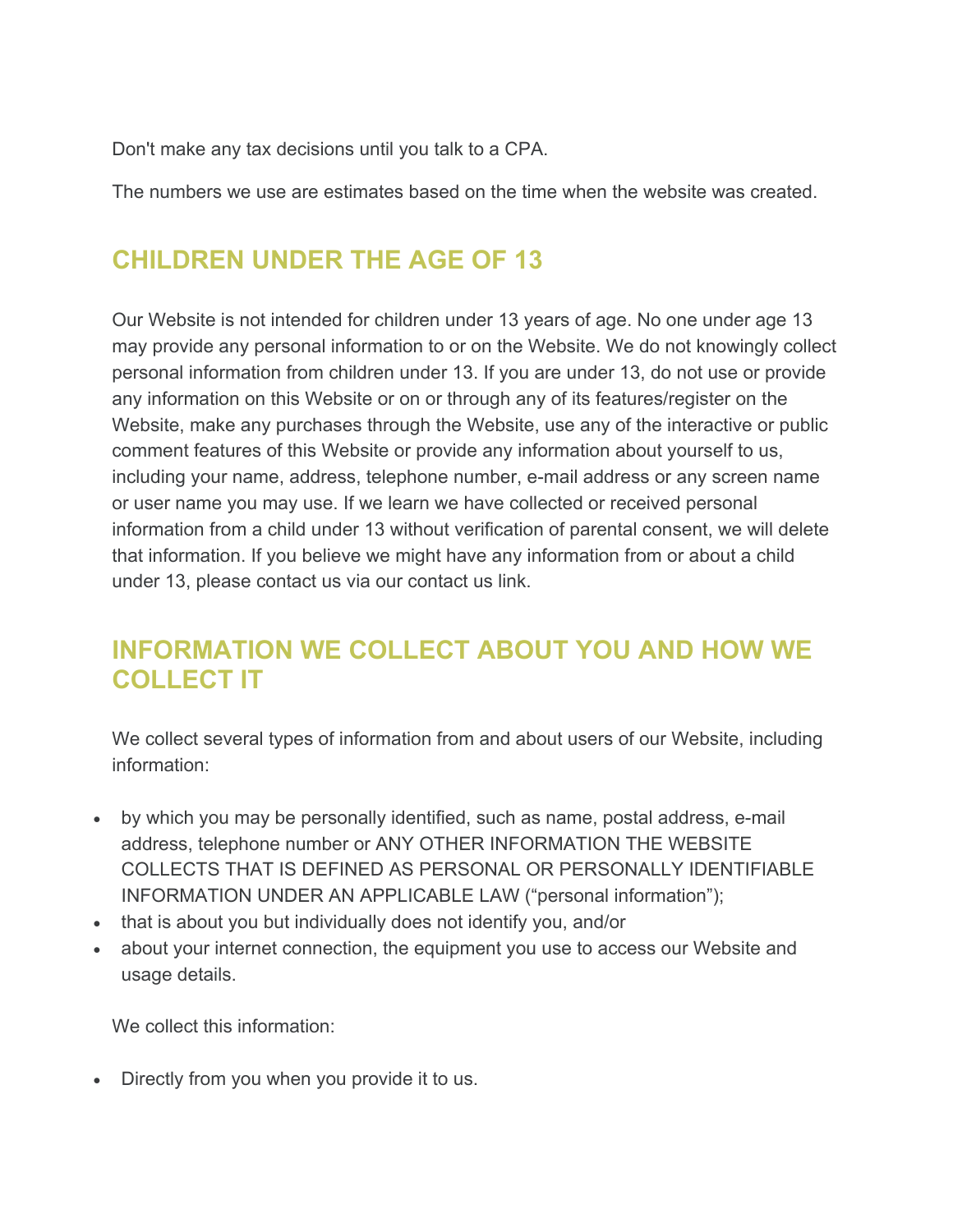- Automatically as you navigate through the site. Information collected automatically may include usage details, IP addresses and information collected through cookies, web beacons and other tracking technologies.
- From third parties, for example, our business partners.

# **INFORMATION YOU PROVIDE TO US**

The information we collect on or through our Website may include:

- Information that you provide by filling in forms on our Website. This includes information provided at the time of registering to use our Website, subscribing to our service, posting material or requesting further services. We may also ask you for information when you report a problem with our Website.
- Records and copies of your correspondence (including e-mail addresses), if you contact us.
- Your responses to surveys that we might ask you to complete for research purposes.
- Details of transactions you carry out through our Website and of the fulfillment of your orders. You may be required to provide financial information before placing an order through our Website.
- Your search queries on the Website.

You also may provide information to be published or displayed (hereinafter, "posted") on public areas of the Website, or transmitted to other users of the Website or third parties (collectively, "User Contributions"). Your User Contributions are posted on and transmitted to others at your own risk. Although we limit access to certain pages/you may set certain privacy settings for such information by logging into your account profile, please be aware that no security measures are perfect or impenetrable. Additionally, we cannot control the actions of other users of the Website with whom you may choose to share your User Contributions. Therefore, we cannot and do not guarantee that your User Contributions will not be viewed by unauthorized persons.

## **INFORMATION WE COLLECT THROUGH AUTOMATIC DATA COLLECTION TECHNOLOGIES**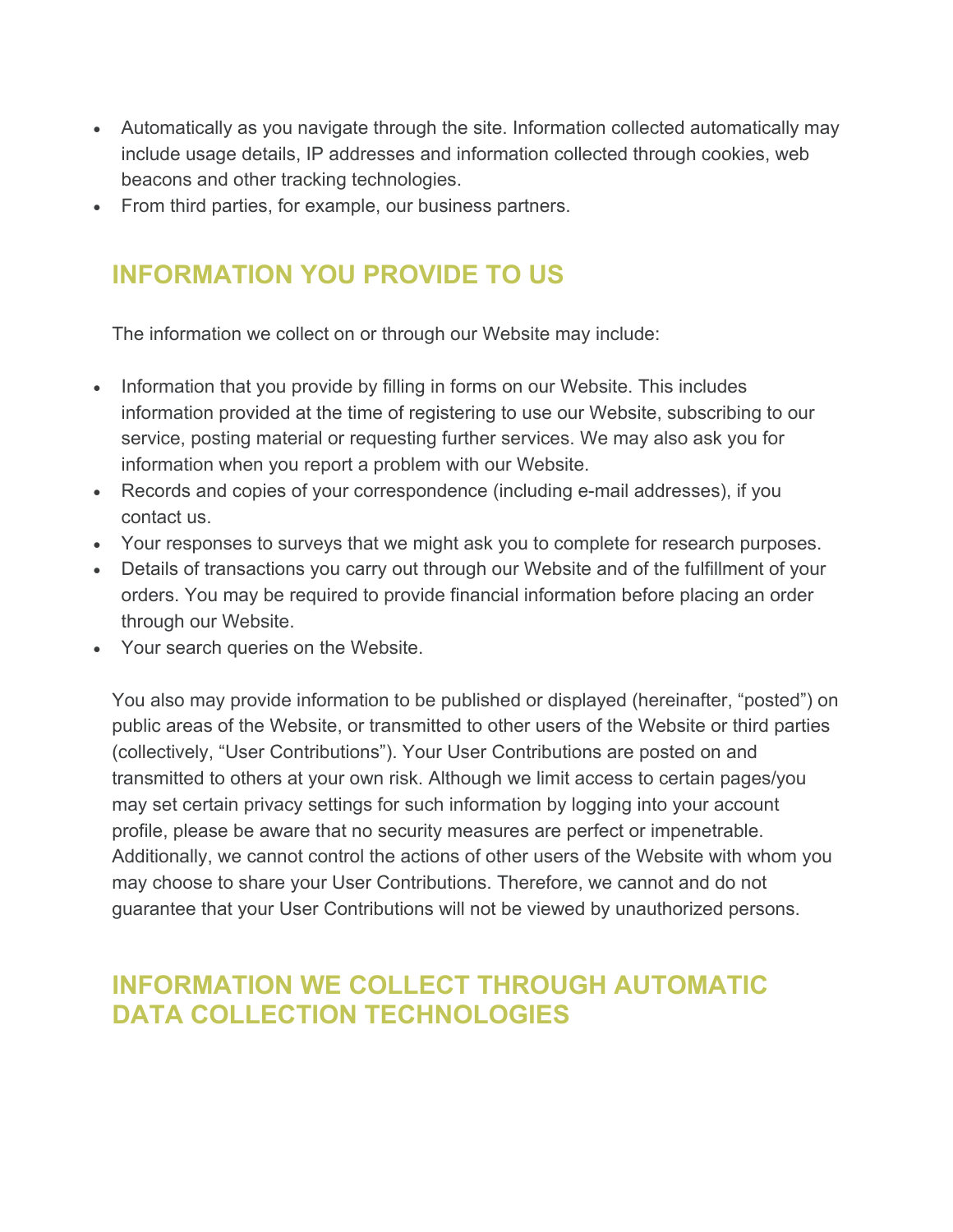As you navigate through and interact with our Website, we may use automatic data collection technologies to collect certain information about your equipment, browsing actions and patterns, including:

- Details of your visits to our Website, including traffic data, location data, and other communication data and the resources that you access and use on the Website.
- Information about your computer and internet connection, including your IP address, operating system and browser type.

We also may use these technologies to collect information about your online activities over time and across third-party websites or other online services (behavioral tracking). The information we collect automatically is statistical data and does not include personal information, but we may maintain it or associate it with personal information we collect in other ways or receive from third parties. It helps us to improve our Website and to deliver a better and more personalized service, including by enabling us to:

- Estimate our audience size and usage patterns.
- Store information about your preferences, allowing us to customize our Website according to your individual interests.
- Speed up your searches.
- Recognize you when you return to our Website.

The technologies we use for this automatic data collection may include:

- Cookies (or browser cookies). A cookie is a small file placed on the hard drive of your computer. You may refuse to accept browser cookies by activating the appropriate setting on your browser. However, if you select this setting you may be unable to access certain parts of our Website. Unless you have adjusted your browser setting so that it will refuse cookies, our system will issue cookies when you direct your browser to our Website.
- Flash Cookies. Certain features of our Website may use local stored objects (or Flash cookies) to collect and store information about your preferences and navigation to, from and on our Website. Flash cookies are not managed by the same browser settings as are used for browser cookies.
- Web Beacons. Pages of our the Website may contain small electronic files known as web beacons (also referred to as clear gifs. pixel tags and single-pixel gifs) that permit the Company, for example, to count users who have visited those pages or opened an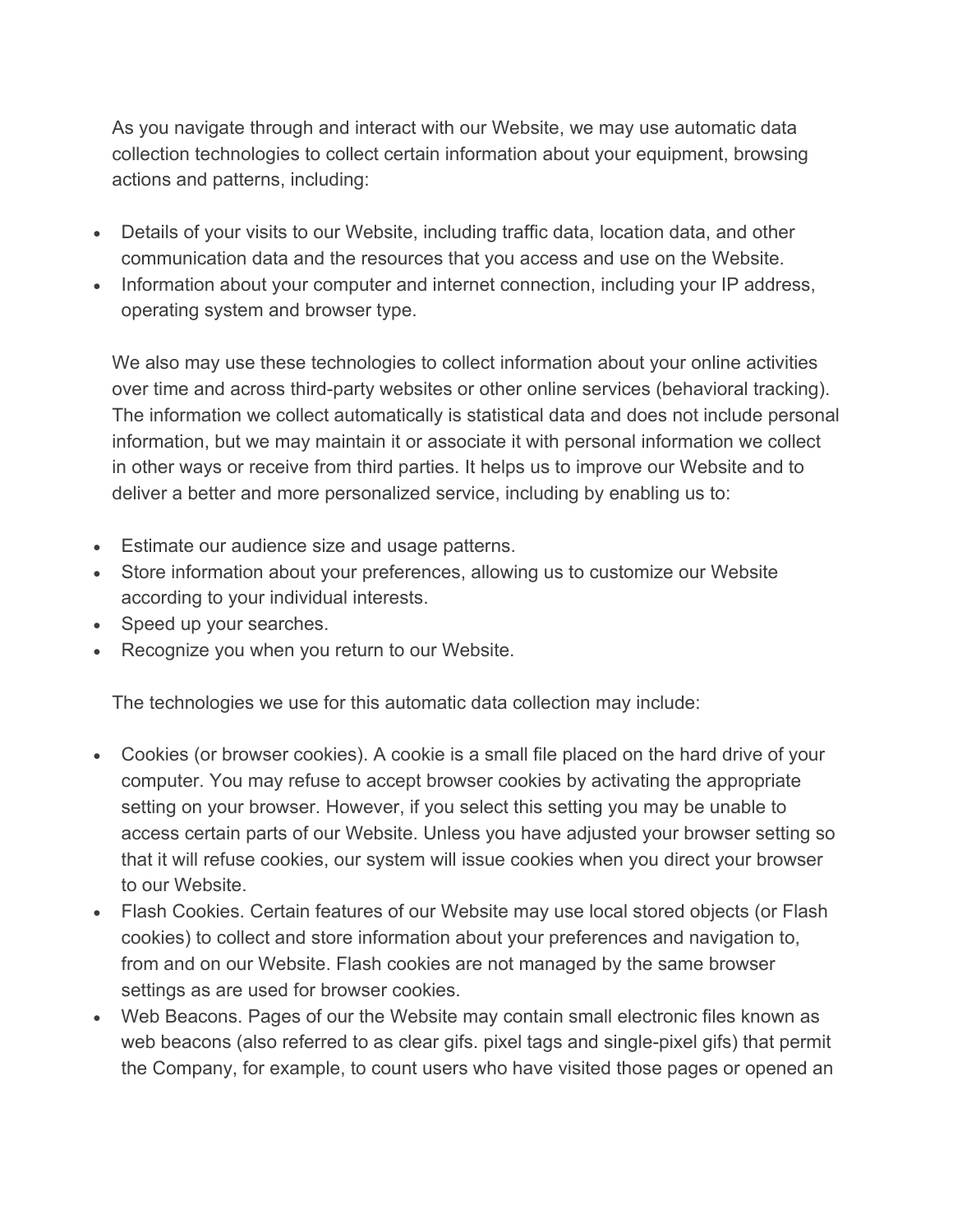e-mail and for other related website statistics (for example, recording the popularity of certain website content and verifying system and server integrity).

We do not collect personal Information automatically, but we may tie this information to personal information about you that we collect from other sources or you provide to us.

# **THIRD-PARTY USE OF COOKIES AND OTHER TRACKING TECHNOLOGIES**

Some content or applications, including advertisements, on the Website are served by third-parties, including advertisers, ad networks and servers, content providers and application providers. These third parties may use cookies alone or in conjunction with web beacons or other tracking technologies to collect information about you when you use our website. The information they collect may be associated with your personal information or they may collect information, including personal information, about your online activities over time and across different websites and other online services. They may use this information to provide you with interest-based (behavioral) advertising or other targeted content.

We do not control these third parties' tracking technologies or how they may be used. If you have any questions about an advertisement or other targeted content, you should contact the responsible provider directly.

## **HOW WE USE YOUR INFORMATION**

We use information that we collect about you or that you provide to us, including any personal information:

- To present our Website and its contents to you.
- To provide you with information, products or services that you request from us.
- To provide you with information about our services
- To provide you with notices about your account/subscription, including expiration and renewal notices.
- To carry out our obligations and enforce our rights arising from any contracts entered into between you and us, including for billing and collection.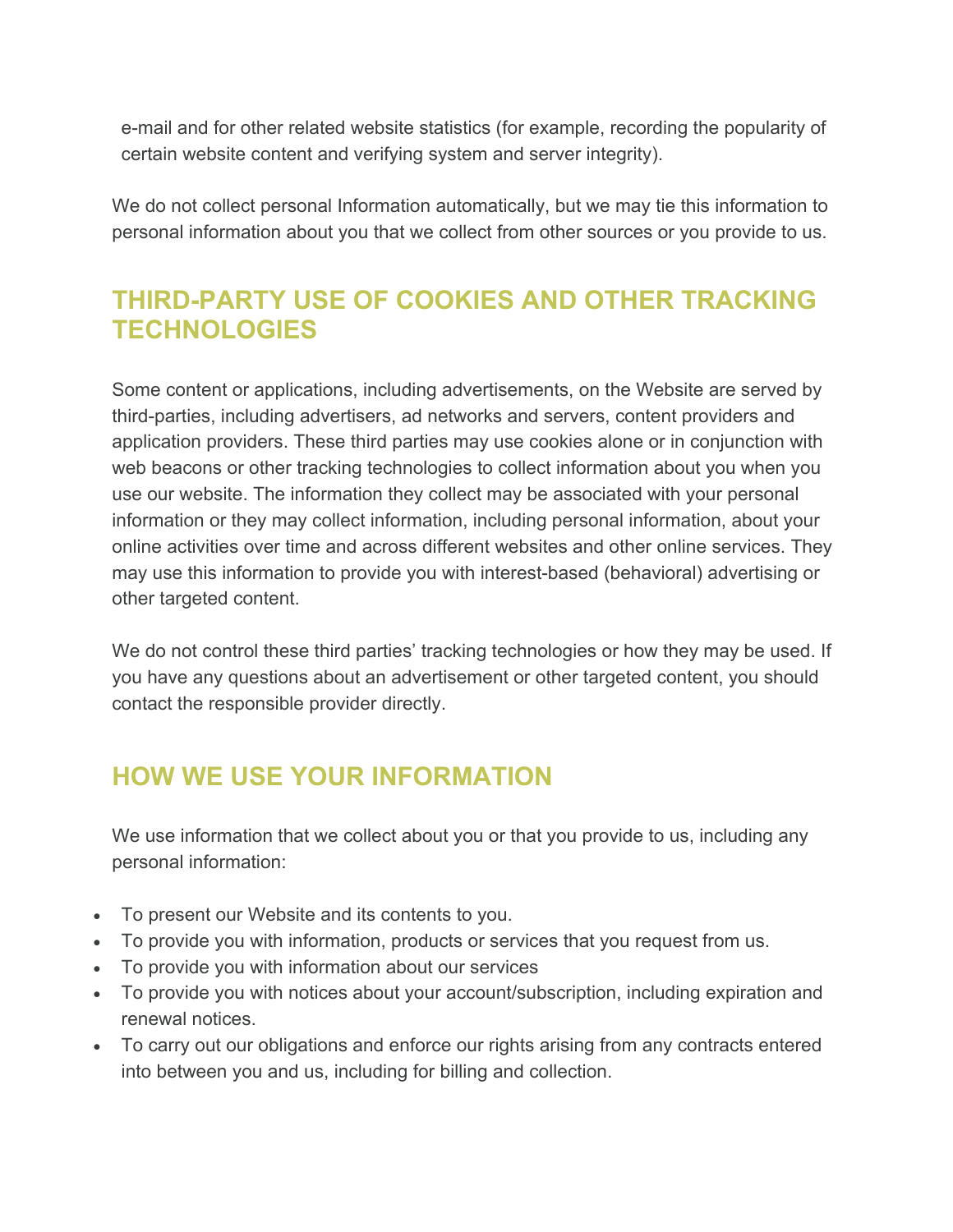- To notify you about changes to our Website or any products or services we offer or provide though it.
- To allow you to participate in interactive features on our Website.
- In any other way we may describe when you provide the information.
- To fulfill any purpose for which you provide it.
- For any other purpose with your consent.

We may use the information we have collected from you to enable us to display advertisements to our advertisers' target audiences. Even though we do not disclose your personal information for these purposes without your consent, if you click on or otherwise interact with an advertisement, the advertiser may assume that you meet its target criteria.

# **DISCLOSURE OF YOUR INFORMATION**

We may disclose aggregated information about our users, and information that does not identify any individual, without restriction.

We may disclose personal information that we collect or you provide as described in this privacy policy:

- To our subsidiaries and affiliates.
- To contractors, service providers and other third parties we use to support our business and who are bound by contractual obligations to keep personal information confidential and use it only for the purposes for which we disclose it to them.
- To a buyer or other successor in the event of a merger, divestiture, restructuring, reorganization, dissolution or other sale or transfer of some or all of the Company's assets, whether as a going concern or as part of bankruptcy, liquidation or similar proceeding, in which personal information held by the Company about our Website users is among the assets transferred.
- To third parties to market their products or services to you if you have consented to these disclosures. We contractually require these third parties to keep personal information confidential and use it only for the purposes for which we disclose it to them.
- To fulfill the purpose for which you provide it. For example, if you give us an e-mail address to use the "e-mail a friend" feature of our Website, we will transmit the contents of that e-mail and your e-mail address to the recipients.
- For any other purpose disclosed by us when you provide the information.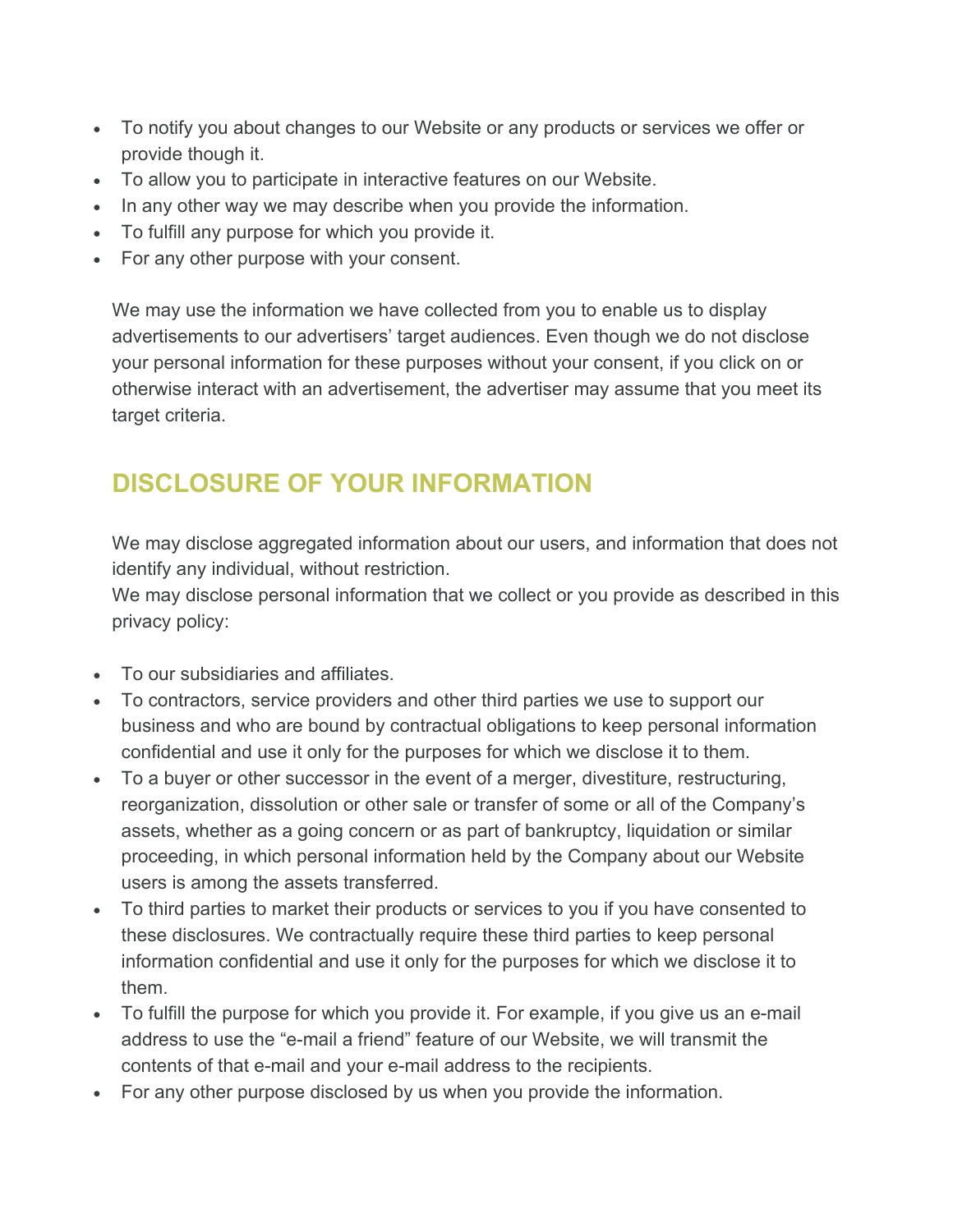• With your consent.

We may also disclose your personal information:

- To comply with any court order, law or legal process, including to respond to any government or regulatory request.
- To enforce or apply our terms of use and other agreements, including for billing and collection purposes.
- If we believe disclosure is necessary or appropriate to protect the rights, property, or safety of the Company, our customers or others. This includes exchanging information with other companies and organizations for the purposes of fraud protection and credit risk reduction.

# **CHOICES ABOUT HOW WE USE AND DISCLOSE YOUR INFORMATION**

We strive to provide you with choices regarding the personal information you provide to us. We have created mechanisms to provide you with the following control over your information:

- Tracking Technologies and Advertising. You can set your browser to refuse all or some browser cookies, or to alert you when cookies are being sent. To learn how you can manage your Flash cookie settings, visit the Flash player settings page on Adobe's website. If you disable or refuse cookies, please note that some parts of this site may then be inaccessible or not function properly.
- We do not control third parties' collection or use of your information to serve interestbased advertising. However these third parties may provide you with ways to choose not to have your information collected or used in this way. You can opt out of receiving targeted ads from members of the Network Advertising Initiative ("NAI") on the NAI's website.

# **ACCESSING AND CORRECTING YOUR INFORMATION**

You may send us an e-mail via our contact link to request access to, correct or delete any personal information that you have provided to us. We cannot delete your personal information except by also deleting your user account. We may not accommodate a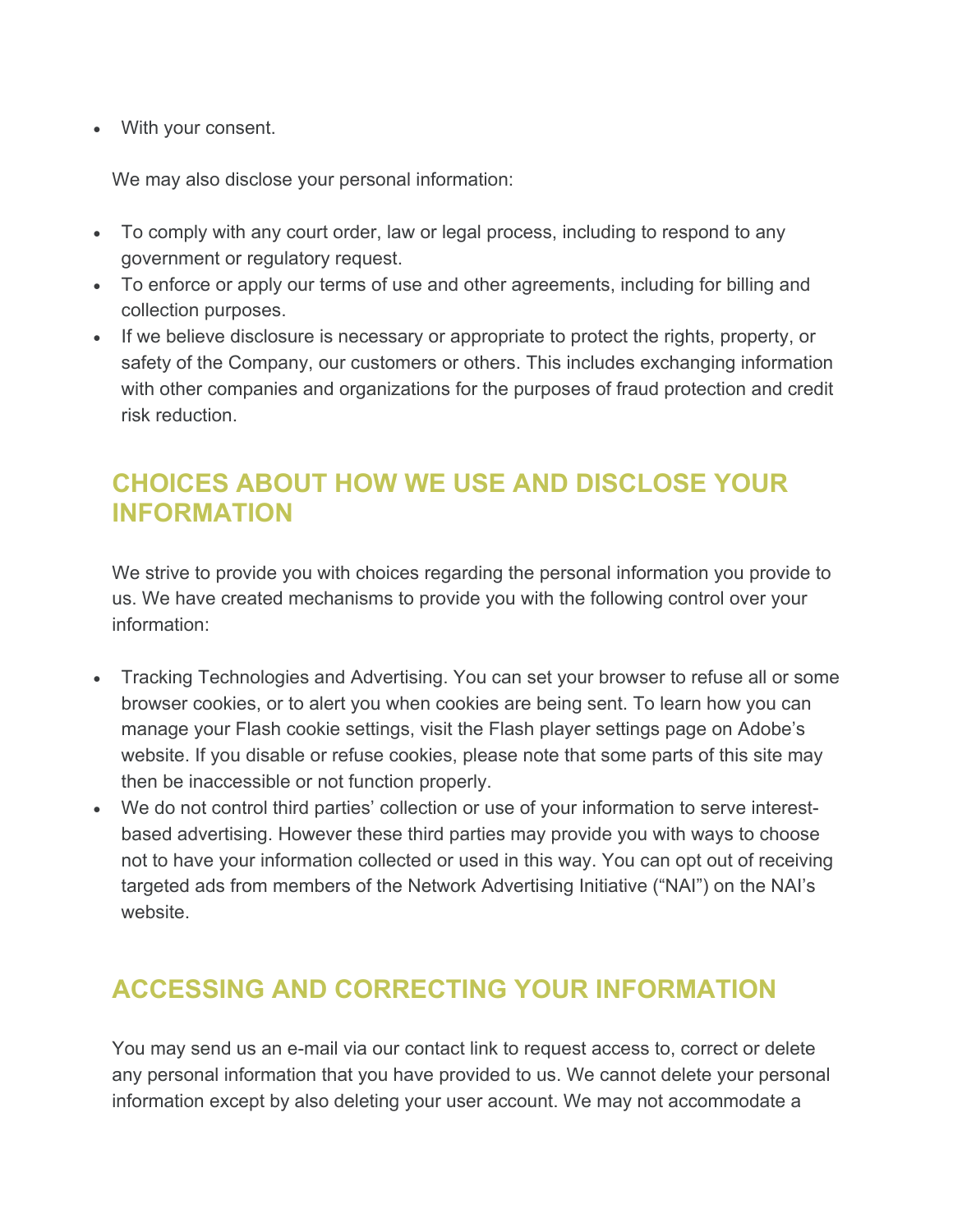request to change information if we believe the change would violate any law or legal requirement or cause the information to be incorrect.

If you delete your User Contributions from the Website, copies of your User Contributions may remain viewable in cached and archived pages, or might have been copied or stored by other Website users. Proper access and use of information provided on the Website, including User Contributions, is governed by our terms of use.

#### **YOUR CALIFORNIA PRIVACY RIGHTS**

California Civil Code Section § 1798.83 permits users of our Website that are California residents to request certain information regarding our disclosure of personal information to third parties for their direct marketing purposes. To make such a request, please contact us via the Contact Us link.

# **DATA SECURITY**

We have implemented measures designed to secure your personal information from accidental loss and from unauthorized access, use, alteration and disclosure.

The safety and security of your information also depends on you. Where we have given you (or where you have chosen) a password for access to certain parts of our Website, you are responsible for keeping this password confidential. We ask you not to share your password with anyone.

Unfortunately, the transmission of information via the internet is not completely secure. Although we do our best to protect your personal information, we cannot guarantee the security of your personal information transmitted to our Website. Any transmission of personal information is at your own risk. We are not responsible for circumvention of any privacy settings or security measures contained on the Website.

## **CHANGES TO OUR PRIVACY POLICY**

It is our policy to post any changes we make to our privacy policy on this page. If we make material changes to how we treat our users' personal information, we will notify